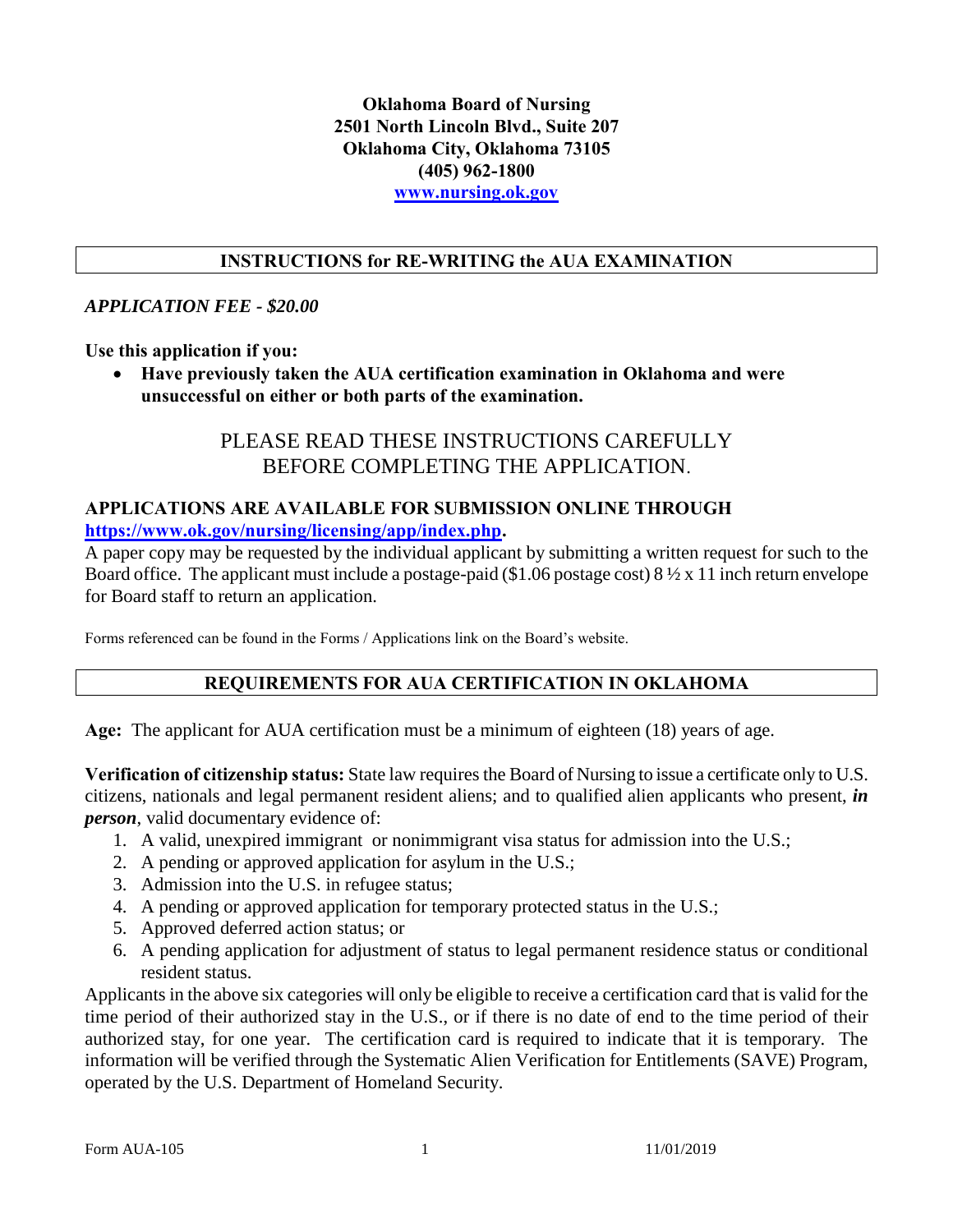**Completion of an advanced unlicensed assistant training program**: You must have completed an Advanced Unlicensed Assistant training program approved by the Oklahoma Board of Nursing, or have completed equivalent training as approved by Board staff. A *Training Program Verification Statement* must be on file at the Board office.

**Completion of the certification examination**: Once all other requirements for certification have been met, you will be made eligible to re-take the written and/or skills portions of the AUA certification examination. A registration form for the AUA certification examination will be mailed to you from the Board office, along with a list of approved testing sites. **You must take the completed registration form with you when you go in to take the examination.** 

**Review of criminal history:** Effective January 1, 2013, state law (59 O.S. § 567.18.B.) requires each applicant for certification to have a fingerprint-based background check not more than ninety (90) days old from the time of submission of the application for licensure. The background check consists of fingerprintbased searches of the Oklahoma State Bureau of Investigation (OSBI) and Federal Bureau of Investigation (FBI) Criminal History Record Information databases and name index searches of computerized databases containing criminal history records. Please read the *Privacy Act Statement and Applicant Notification* found in the Appendix to this set of instructions. Please see the "Instructions" section for further information on obtaining a fingerprint-based background check.

In addition to the background check, applicants for AUA certification who have ever been summoned, arrested, taken into custody, indicted, convicted or tried for, or charged with, or pleaded guilty to, the violation of any law or ordinance or the commission of any misdemeanor or felony, or requested to appear before any prosecuting attorney or investigative agency in any matter; or have ever had disciplinary action taken against a nursing license, certification or registration, any professional or occupational license, registration, or certification and/or any application for a nursing or professional or occupational license, registration, or certification or if there is currently any investigation of your nursing license, registration, or certification; and/or any professional or occupational license, registration, or certification; and/or any application for a nursing and/or professional or occupational license, registration, or certification in any state, territory or country, **or** have ever been judicially declared incompetent are required to notify the Oklahoma Board of Nursing if the incident has not previously been reported in writing to the Board. A "report in writing" means that the applicant/licensee provided a signed and dated description stating in his/her own words the date, location, and circumstances of the incident, and if applicable, the resulting action taken by the court, agency, or disciplinary board. The report may be in the form of a letter or a statement in the provided space on the application. The report must be accompanied by certified court records or a board order. A verbal report does not constitute a "report in writing". A written report not accompanied by a full set of certified court records or the board order(s) does not constitute a "report in writing". Failure to report such action is a violation of the *Oklahoma Nursing Practice Act*.

An applicant for AUA certification must submit to the Oklahoma Board of Nursing "certified written evidence that the applicant has never been convicted of a felony crime that substantially relates to the occupation of nursing and poses a reasonable threat to public safety" [59 O.S. § § 567.5, 567.6].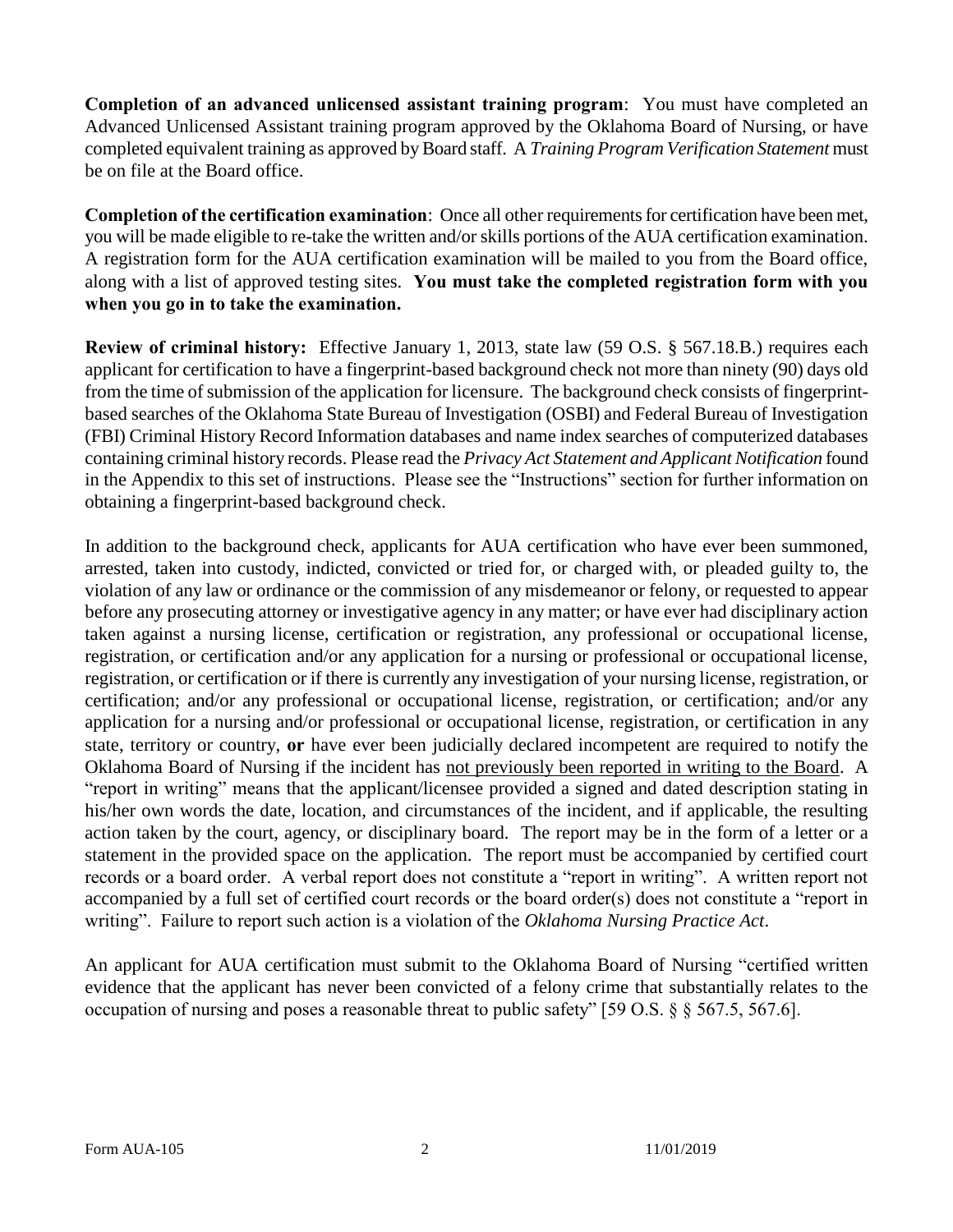## **INSTRUCTIONS FOR COMPLETION OF THE APPLICATION**

**1.** *Completion of application*: The application should be completed and submitted online on the Board's website: <https://www.ok.gov/nursing/licensing/app/index.php> You must complete all modules of the application with your **full legal name** which is the name on your birth certificate and any subsequent legal name changes. Please indicate "NMN" if you do not have a middle name. **You must provide a Social Security number on the application**. This information is mandatory, pursuant to 56 O.S. § 240.21A, for administration of the tax laws of the State of Oklahoma.

If you are submitting a hard copy application, **you may NOT use correction fluid on the application**. When you are finished entering your information, sign the application LEGIBLY, using your full legal name.

The Board's newsletters are now provided by electronic mail, so it is recommended you provide an e-mail address on the application.

**2.** *Citizenship:* All applicants must complete the appropriate *Evidence of Status Form*. If you previously applied prior to November 1, 2007, and did not complete an *Evidence of Status Form*, you must complete this form. If you previously submitted an *Evidence of Status Form*, you will not need to submit it again with this application.

If you are a U.S. citizen, U.S. national, or legal permanent resident alien, you must submit a photocopy of one of the documents listed under "Acceptable Documents to Establish Evidence of Citizenship" on the *Evidence of Status Form Part A* unless previously submitted*.* A certificate will not be issued until the appropriate documentation is submitted.

According to State law, **if you are a qualified alien, you must bring in person** the *Evidence of Status* form to the Board office along with the original documents that support your qualified alien status, as shown on the *Evidence of Status Part B* form. At the Board office, a staff member will copy your qualified alien status documentation and will notarize the *Evidence of Status* form.

**3.** *Criminal History Search:* Each applicant must provide fingerprint images to be used for the purpose of permitting a state and national criminal history records search through the OSBI and FBI. The criminal history records search must be conducted through the Board's vendor, L-1 (MorphoTrust) no more than ninety (90) days prior to receipt of the application in the Board office. The results of the search are provided directly to the Board office by the Oklahoma State Bureau of Investigation (OSBI) usually within one to two weeks. Procedures for changing, correcting or updating OSBI and / or FBI results are set forth in Title 28, C.F.R., §16.34 and will be provided as needed.

There are two options for obtaining the fingerprints:

**Option 1**: **If you have an Oklahoma mailing address**, you will need to go to an IdentoGo center sponsored by L-1 (MorphoTrust) located within the state to provide fingerprints electronically. These sites are available by appointment only. You must visit the following website to schedule an appointment: **[www.identogo.com,](http://www.identogo.com/)** or you must call (877) 219-0197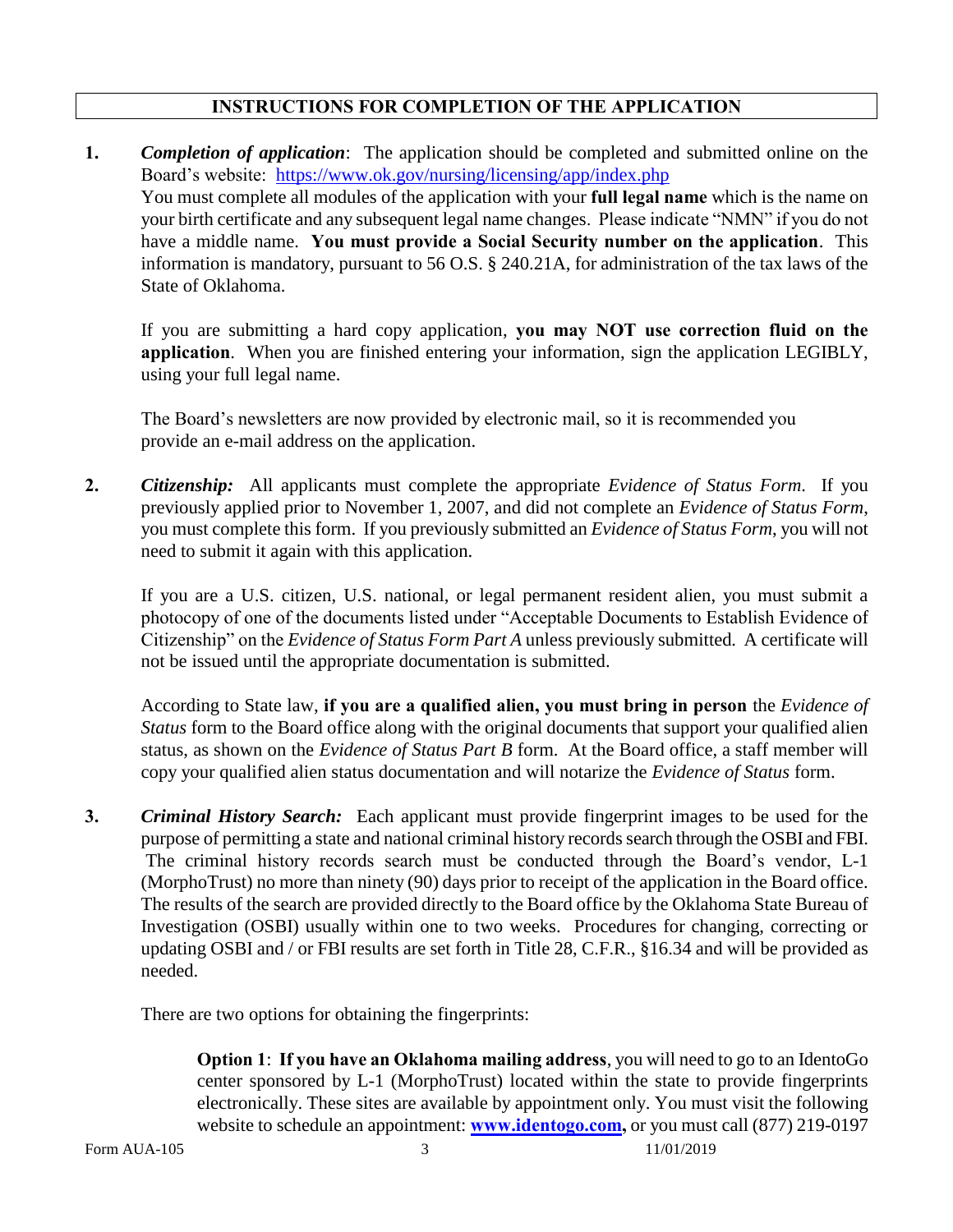to make an appointment. Payment can be made during your appointment or online when scheduling. **Please note that your fingerprints must be obtained electronically only at an IdentoGO (L-1/ MorphoTrust) site. .**

**Option 2**: **If you have an out-of-state mailing address,** Board staff will mail you specific fingerprint cards that you must take to a local law enforcement agency to obtain the fingerprints. An addressed envelope will be provided as the fingerprint cards **must be mailed by the law enforcement agency directly to L-1 (MorphoTrust).** You are responsible for the postage and the costs associated with obtaining your fingerprints. **Please note that you must wait to receive the specific coded fingerprint cards from the Board office prior to obtaining your fingerprints. OR** If you prefer to access an L1 location within the State of Oklahoma, you may follow the instructions above for in-state applicants

If you have submitted fingerprint images that were used for the purpose of permitting a state and national criminal history records search with a previous AUA application, you are exempt from this requirement. Please note that fingerprint images were required for applications submitted on or after January 1, 2013; therefore, if you submitted your application prior to January 1, 2013, you must submit fingerprint images.

**4.** *Criminal Charges, Disciplinary Action, or Judicial Declaration of Mental Incompetence:* If you answer "yes" to the criminal charge, discipline, or competency questions on the application, you must **submit a statement on the application form, describing the date, location and circumstances of the incident, and the resulting action taken by the court or disciplinary board**. If you have more than one incident you are reporting, you must speak to every case/charge that has been filed. If you have reported a history of being summoned, arrested, taken into custody, indicted, convicted or tried for, or charged with, or pleaded guilty to, the violation of any law or ordinance or the commission of any misdemeanor or felony, or being requested to appear before any prosecuting attorney or investigative agency in any matter, you must submit **certified copies of the Information Sheet** (brief summary of the incident prepared by the court)**, Affidavit of Probable Cause, Charges** (listing of the charges brought against you)**, Judgment and Sentencing** (findings of the court and sentence imposed**), and verification that sentencing requirements are complete**. Certified copies are copies of court records obtained from the courthouse in the county/city where the action occurred, dated and signed by the court clerk, and affixed with the court seal. You may obtain these documents from the courthouse in the county/city or in the federal court of the district in which the court action occurred. **/or charges that have been brought against you**.

If you have reported a history of disciplinary action taken against a nursing license, certification or registration, any professional or occupational license, registration, or certification and/or any application for a nursing or professional or occupational license, registration, or certification or if there is currently any investigation of your nursing license, registration, or certification; and/or any professional or occupational license, registration, or certification; and/or any application for a nursing and/or professional or occupational license, registration, or certification in any state, territory or country, please request that a certified copy of the Board order be submitted directly to the Board office from the licensing agency. If you have reported a history of judicial declaration of mental incompetence, please contact the Board office for further instructions.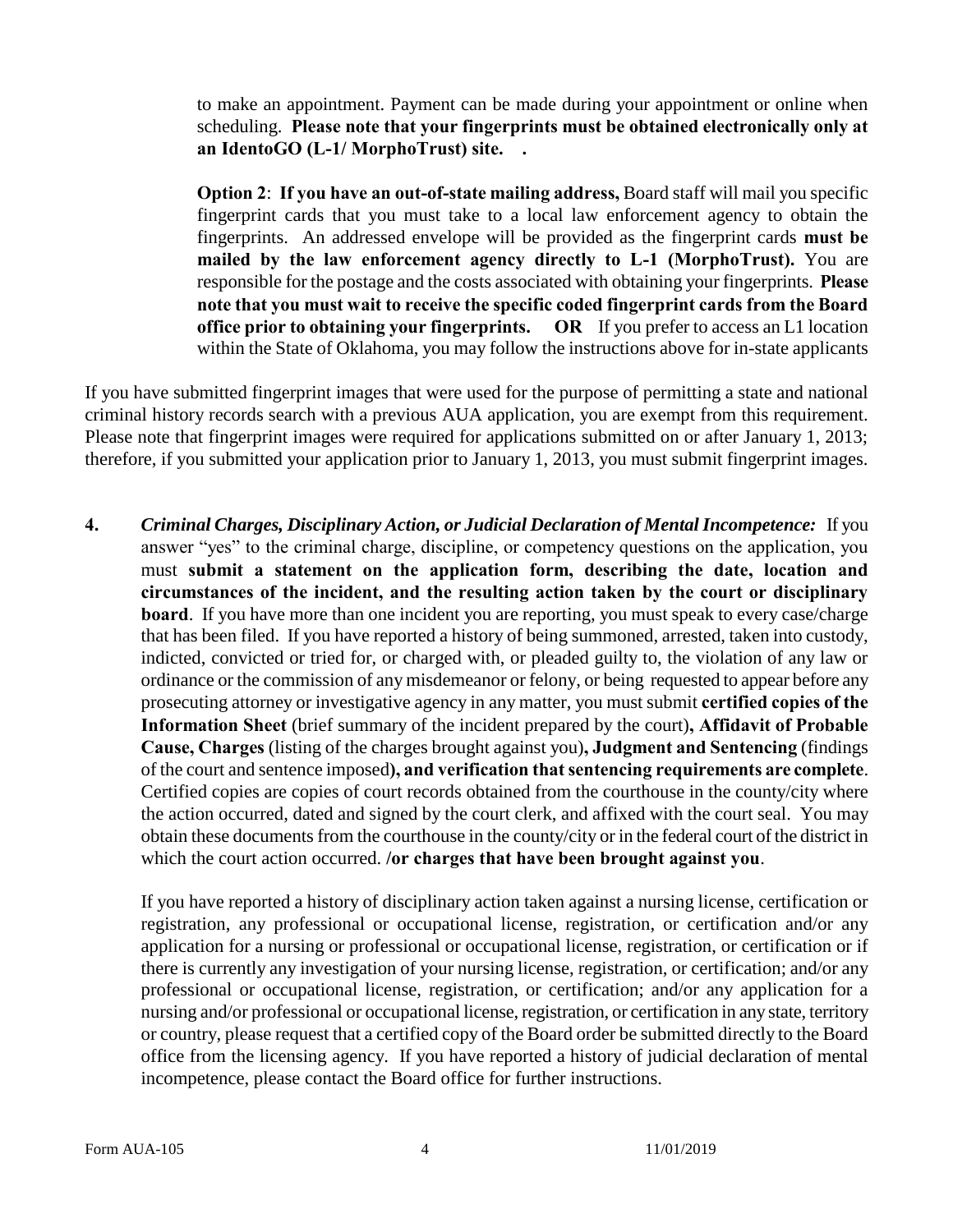- *5. Fee*: Payment can be made in the form of VISA, MasterCard or electronic fund transfer when completing the application online in the License Registration link.
	- If a hard copy application is submitted, attach to your application a money order, certified check or cashier's check in the amount of \$20.00 payable to the Oklahoma Board of Nursing. **Personal checks will not be accepted.** If the fee is not submitted with the application or if the fee is incorrect, the application will be immediately returned without review. Submit the application and fee to the Oklahoma Board of Nursing.

## **TAKING THE AUA EXAMINATION**

After your application has been reviewed and approved, you will receive a registration form from the Board. When you have completed this form and attached the registration fee, you can call to make an appointment to re-take the written and/or skills examination at an approved testing center. After your testing is completed, the testing center will submit the registration form and your fee to the testing service with your examinations. The testing service will grade your examination and provide the results to the Oklahoma Board of Nursing, who will notify you of the results and provide a certification card once you are successful on both exams. **Until you are certified, you cannot work in the position of an Advanced Unlicensed Assistant.**

#### **GENERAL INFORMATION**

You are required to notify the Board in writing of any address changes occurring during the registration and testing process. This notification must be signed and submitted in person, by mail, or by facsimile.

Your application to the Board is valid for one year after receipt. After that time, a new application and fee must be submitted. If you take and fail the examination, a rewrite application and fee must be submitted.

Applications are processed in the order they are received. You may view average processing times of a completed application on our website in the Agency Data / Statistics / Quarterly Statistics link. Repeated telephone calls to check on the status of your application will delay, rather than facilitate, the processing of your application. **Fees submitted are not refundable**.

AUA certificates expire the last day of the certificant's birth month in odd-numbered years following the date of issuance. The application fee includes the processing of your application and certification through the current renewal period. **Fees are not pro-rated and are non-refundable.**

In accordance with Oklahoma law ( 59 O.S. § 567.7 E.) , the Executive Director shall suspend the license or certificate of a person who submits a check, money draft, or similar instrument for payment of a fee which is not honored by the financial institution named. The suspension becomes effective ten (10) days following delivery by certified mail of written notice of the dishonor and the impending suspension to the person's address on file. Upon notification of suspension, the person may reinstate the authorization to practice upon payment of the fees and any and all costs associated with notice and collection. The suspension shall be exempt from the Administrative Procedures Act.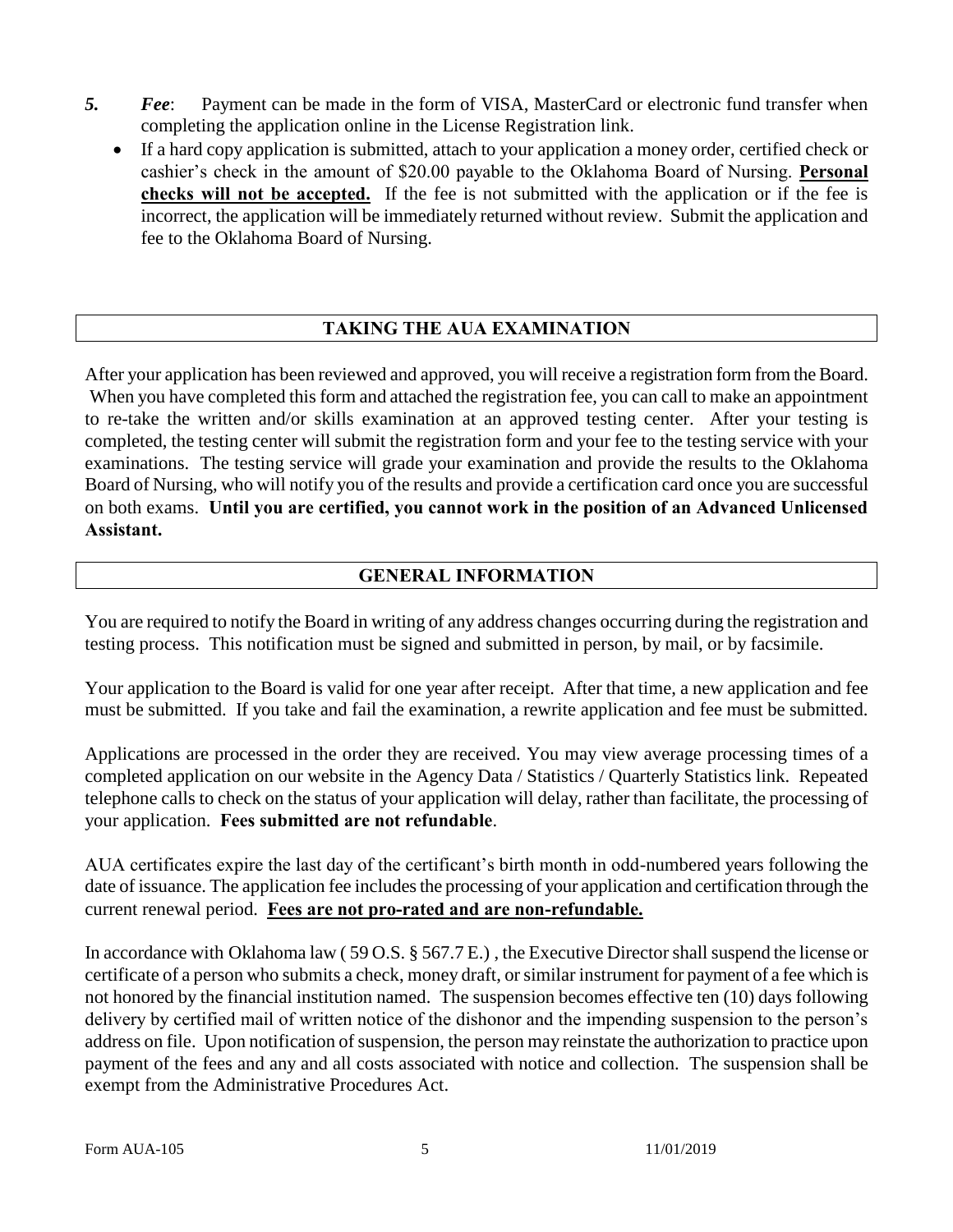## **COMMON MISTAKES THAT DELAY APPLICATION PROCESSING**

- $\bullet$  **Failing to submit fingerprint images to be used for the purpose of permitting a state and national criminal background search**
- $\bullet$ **Leaving application questions incomplete or unanswered, or using correction fluid on the application**
- **Not providing a Social Security number**
- $\bullet$ **Failing to provide the full legal name (with the notation "NMN" if no middle name)**
- $\bullet$  **Failing to provide license or certificate numbers, if the applicant holds another health-related license or certificate**
- $\bullet$ **Failing to submit an** *Evidence of Status* **form and supporting documentation**
- . **Failing to submit a complete description and documentation related to a history of criminal charges, disciplinary action, or judicial declaration of incompetence**